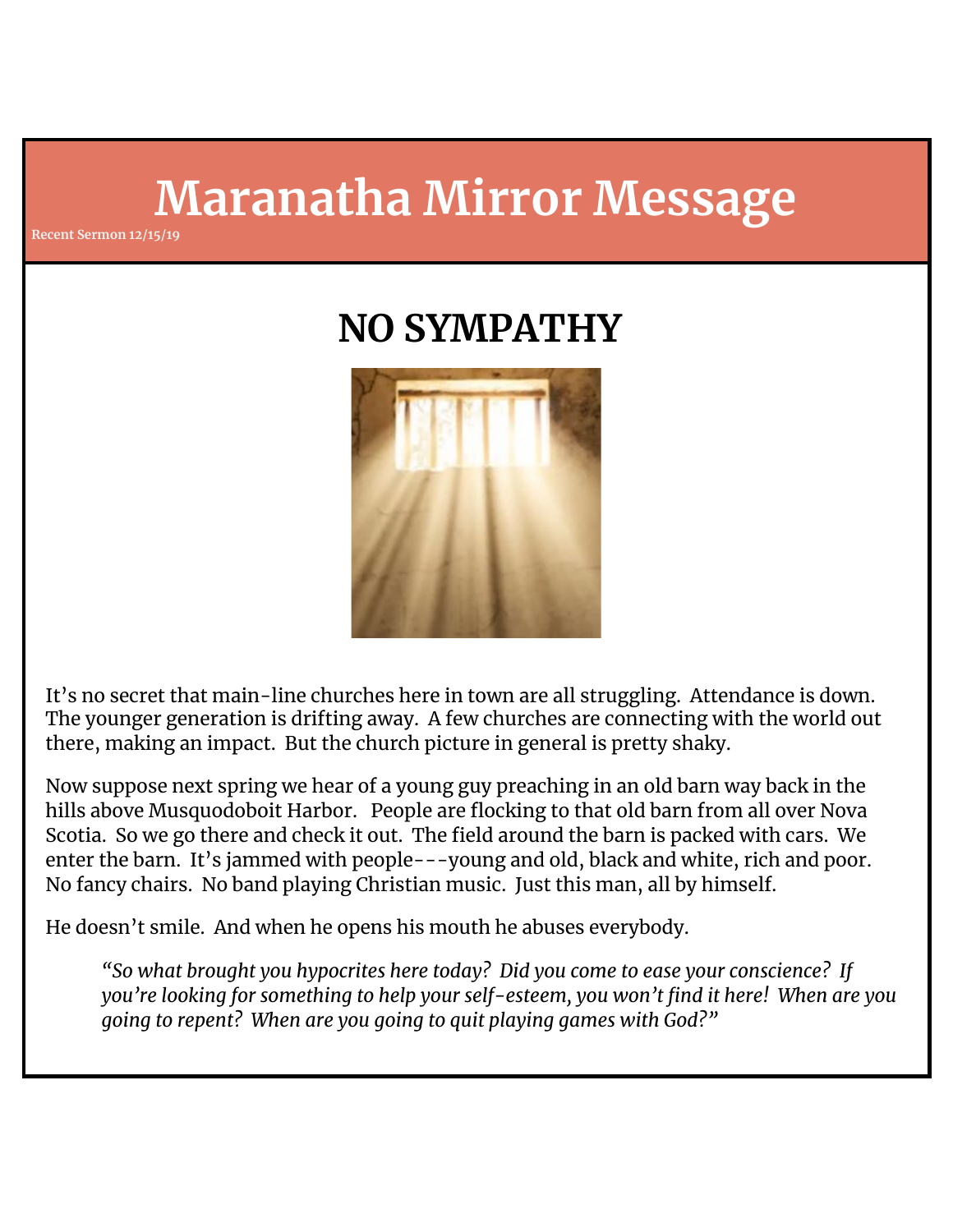Week after week this man rakes them over the coals, commanding them to get serious with God. Week after week they keep coming back for more. In June the man starts baptizing people in the Musquodoboit River. Nobody has ever seen anything like it! Lives are changing. People are confessing their sins, making restitution. His message never changes. He never lets up. He performs no signs and wonders. But everybody knows that this thing has to be of God.

That's how it was in Judea, when John the Baptist came on the scene. The synagogues were boring. The Temple in Jerusalem reeked of corruption. But out there at the Jordan River, something powerful was going on.

"*You bunch of snakes! Who warned you to flee from the wrath to come? Don't think that because you're descendants of Abraham you have an inside-track with God. God can raise up children of Abraham from*

*these stones! And don't just say the words, "I repent." Prove it by the way you live! Get right with God! Get right with each other!"*

People came from all over Judea and Galilee. They began making changes in their lives, as John took them down into the water and baptized them. A rumor began to spread that John was the promised Messiah. So the big shots from the Temple came to check him out.

```
"Are you the Messiah?"
```
*"No."*

*"Are you the Prophet promised by Moses?"*

*"No"*

*"Well, who are you?"*

*"I'm the voice of one crying in the wilderness, 'Make straight the way of the Lord!' I'm preparing the way for One whose sandals I'm not worthy to untie. I baptize with water. He will baptize with the Holy Spirit and with fire! He's going to separate the wheat from the chaff. He will keep the wheat, but the chaff he will burn with unquenchable fire."*

Then one day, Jesus shows up.

"Behold the Lamb of God who takes away the sin of the world!" says John.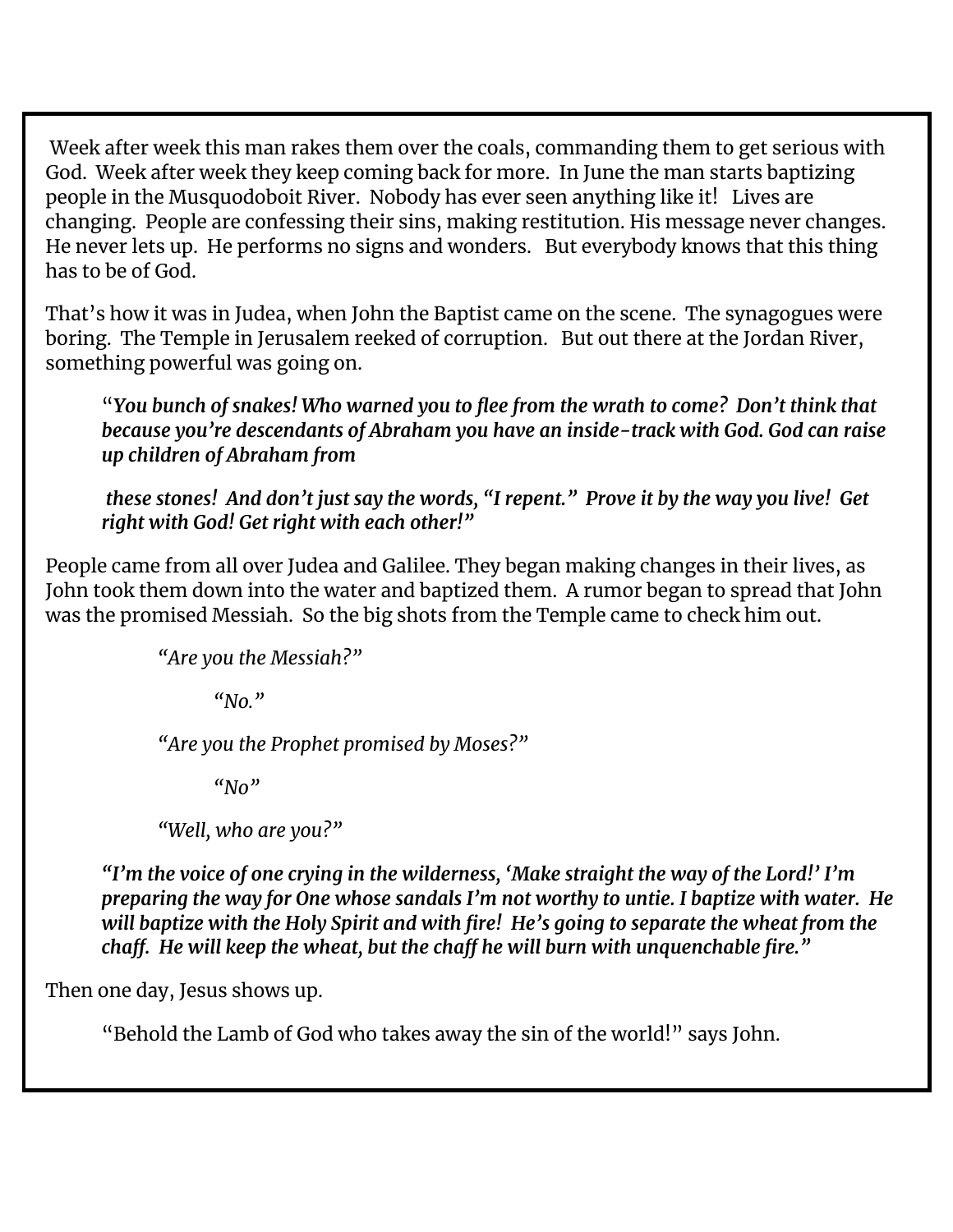```
"Baptize me," says Jesus.
```
"I can't baptize you," says John.

"Do it."

When Jesus emerges from the water, the Spirit of God takes charge of his life. Jesus is now the Messiah, the Anointed One.

From that moment John the Baptist begins to diminish. But he never stops calling people to repent. He tells it like it is, no matter who he's talking to.

When King Herod steals his brother's wife, John tells the King, "You're sinning." Imagine Billy Graham telling Richard Nixon that he's sinning. Imagine Franklin Graham telling Donald Trump that he's sinning!

Herod doesn't like to be told he's sinning, so he locks John up in prison. John sits in his cell, getting his bread and water and waiting for Jesus to bring down fire from heaven. Waiting for Jesus to call big shots like Herod to account.

But Jesus doesn't call Herod to account. Jesus ignores Herod and all the big shots.

What's going on? If Jesus is the Messiah, how come he doesn't take control? Why doesn't he do something! The only thing John hears about Jesus is that he's hanging around with tax collectors and sinners, rejects and losers..

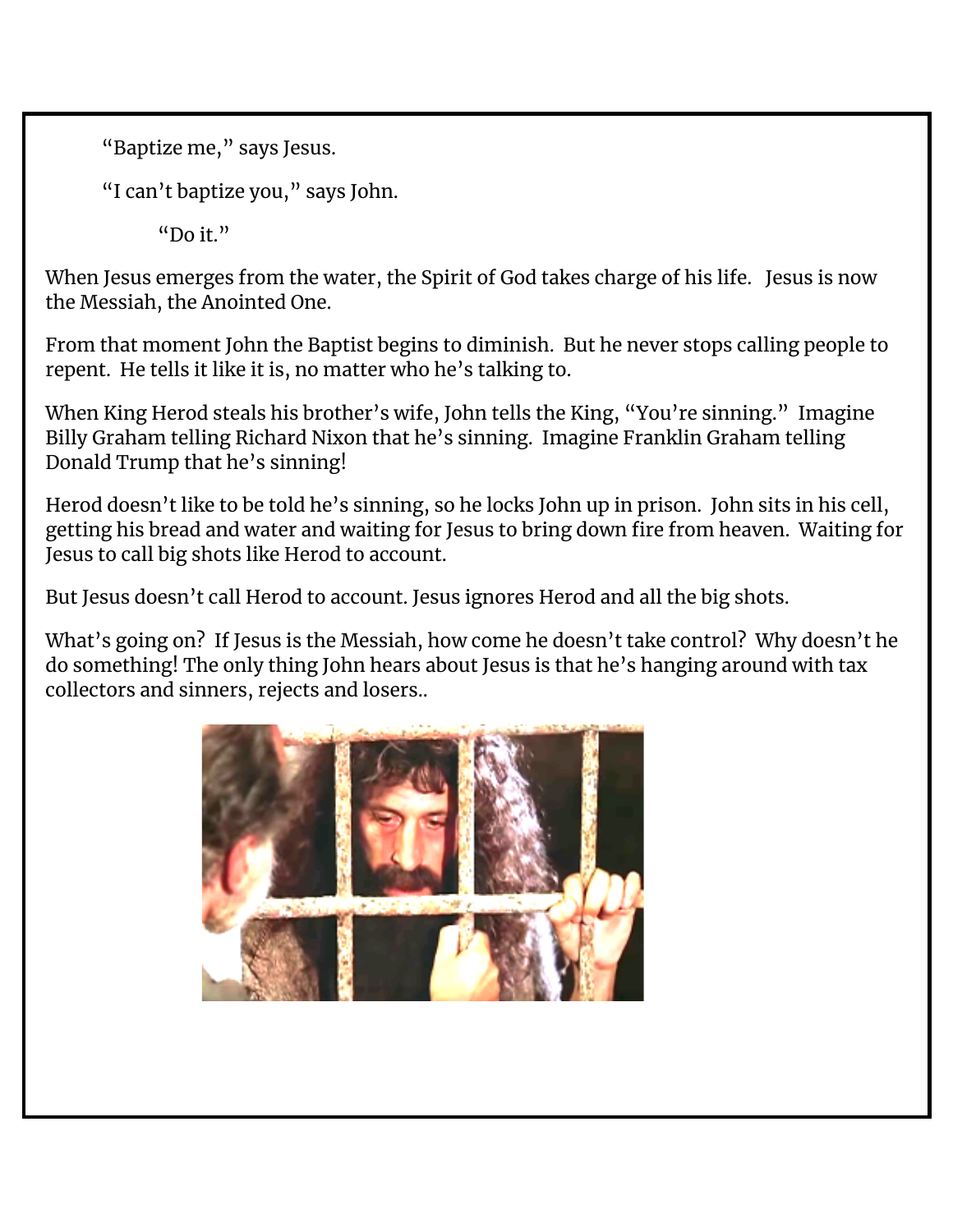*So John sends his disciples to Jesus for a little chat.*

*"John wants to know, are you the one who is to come, or shall we look for someone else?"*

*"Go tell John what you hear and see. The blind receive their sight and the lame walk. Lepers are cleansed and the deaf hear. The dead are raised up and the poor have the gospel preached to them. And blessed is he who takes no offense at me."*

Why can't Jesus at least give John a little sympathy as he rots in prison? Why can't he say, "Give John my love, Tell him I'm praying for him."

But no, this man John, who once called Jesus the Lamb of God, this man who once hailed Jesus as the Messiah, needs to know that Jesus is indeed the Messiah; that the one thing he requires is faith. Faith!

As John's disciples walk away, Jesus turns to the crowd and says,

*"What did you go out into the wilderness to see? A reed blowing in the wind? What did you go out to see, a man dressed in fancy clothes? Those who wear fancy clothes are in kings' houses.*

*What did you go out to see? A prophet? Yes, I tell you, and more than a prophet….Of men born of women there is none greater than John the Baptist.*

*But he who is least in the Kingdom of Heaven is greater than he."*



He who is least in the Kingdom of Heaven has one thing that John the Baptist does not have:

Faith---in Jesus.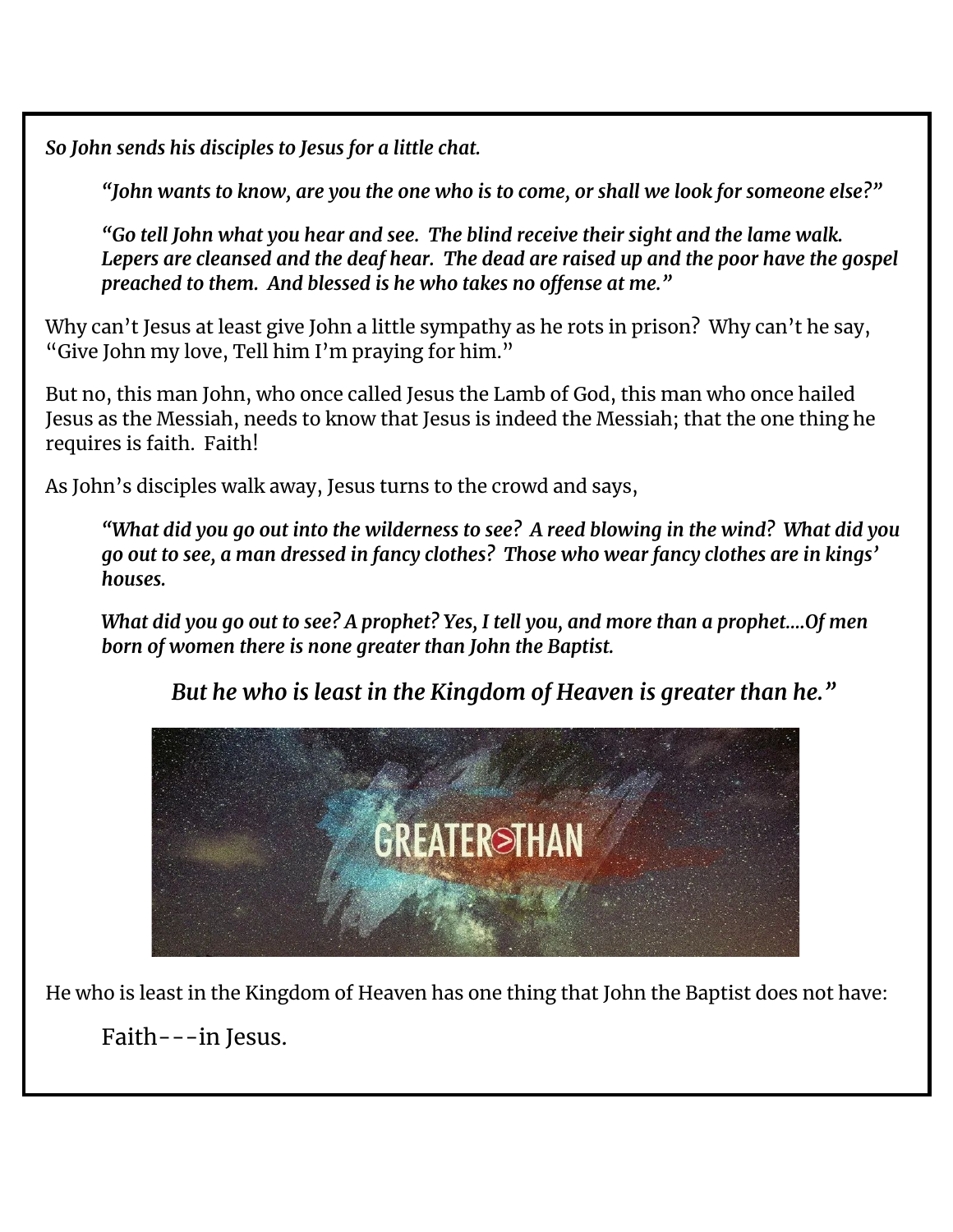Faith that trusts the Master when nothing makes sense.

Faith that repents when the Master says, "Repent!"

Faith that obeys the Master with a thankful heart.

The least man or woman in the Kingdom of Heaven has that kind of faith.

If we are going to live in God's World, while we walk this earth, we have to have that kind of faith.

## **Faith that trusts the Master when nothing makes sense.**

Jesus is not that wimpy little fellow they told us about in Sunday School. Jesus is Lord of heaven and earth, God incarnate. He's in charge of everything that goes on---everything! He lets things happen in our lives and in the world around us that make no sense.

Something inside us says, "If Jesus is in charge, how come all this corruption, all this sadness, suffering and violence?" Something inside us wants to say,

## *"Are you the one who is to come or shall we look for someone else?"*

But faith says, "Hold on! The Lord knows exactly what he's doing! Trust him!"

*Why* there's so much suffering, why we ourselves are suffering, baffles us. And we cry out, "Lord, what's going on?"

If no answer comes back, we still trust the Lord.

The least person in the Kingdom keeps trusting the Master when nothing makes sense.

## **We need a faith that repents, when the Master says, "Repent."**

Sometimes we're out of line in our walk with God. Sometimes we are out of line in our walk with each other.

Pretty soon his Spirit calls us to repent.

It could be a word spoken by a friend. Or words of rebuke that jump off the printed page. Maybe a dream that uncovers our hypocrisy.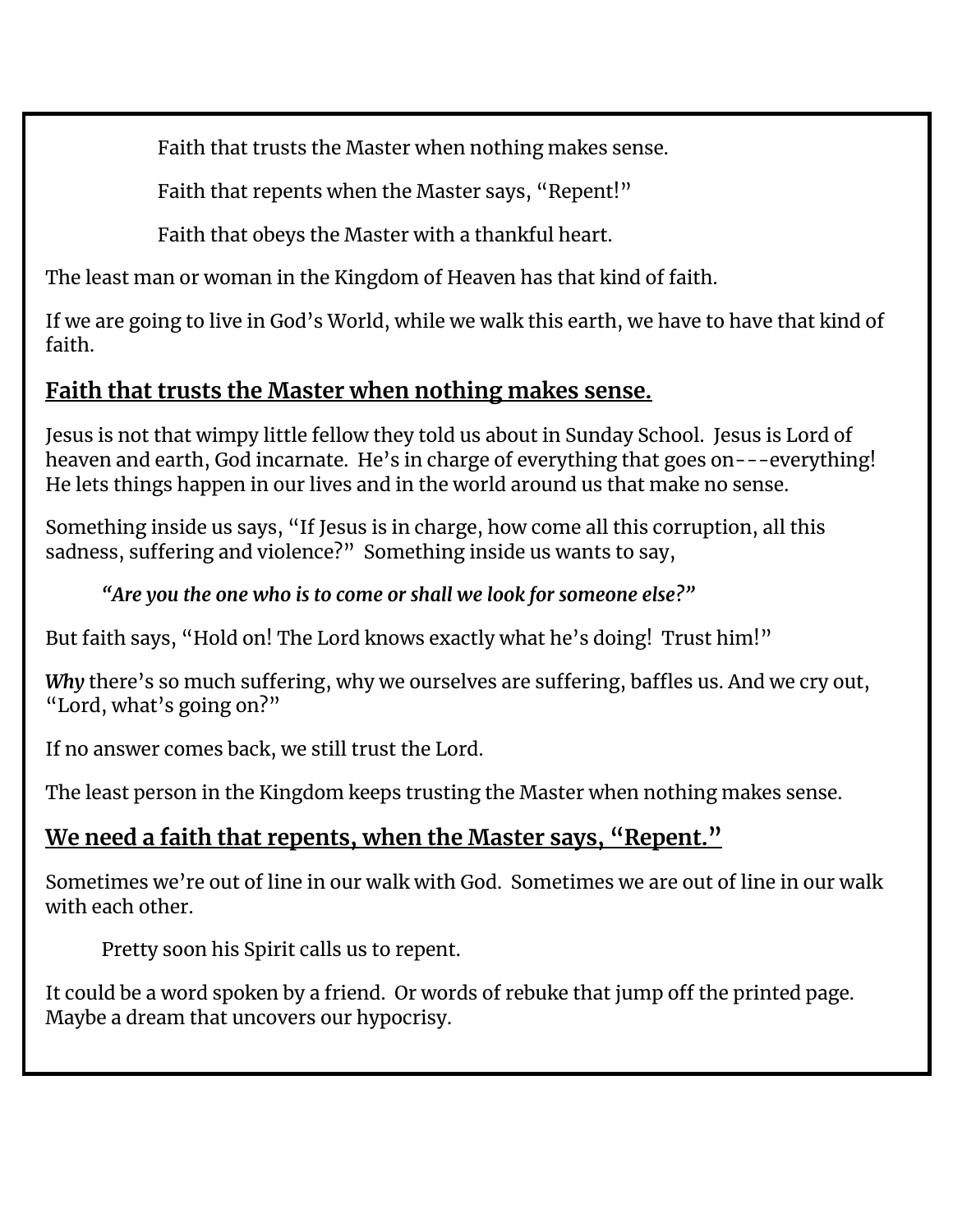Once we get the message, we don't mess around. We immediately do whatever we need to do to make things right.

*"If you bring your gift to the altar and there remember that your brother has something against you, leave your gift there at the altar and go.*

*First be reconciled to your brother, then come and offer your gift.*

*Matthew 5*

The least person in the Kingdom of Heaven knows how to repent instantly.

### **We need a Faith that obeys the Master day in and day out with a thankful heart.**

If the Master says, "Forgive," we forgive.

If he says, "Pray for those who give you a hard time," we pray for them.

If he says, "Give", we give.

If he says, "Pray for laborers," we pray for laborers.

The least person in the Kingdom of Heaven obeys the Master day in and day out with a thankful heart.

### **No Sympathy**

But let's face it; there are times in your life and mine, when we're in that prison with John the Baptist. Things are falling apart. Nothing makes sense. We are hurting badly.

Instead of saying, "Lord, I'm baffled, bruised, and bloody. Help me!" we harden our hearts and say,

*"Are you the one who is to come, or shall I look for someone else?"*

When we ask that question we get no sympathy.

The best the Lord can do for us when we threaten to walk away is to tell us again what the Kingdom of Heaven is all about.

*"The blind receive their sight and the lame walk. Lepers are cleansed and the deaf hear. The dead are raised up and the poor have the good news preached to them."*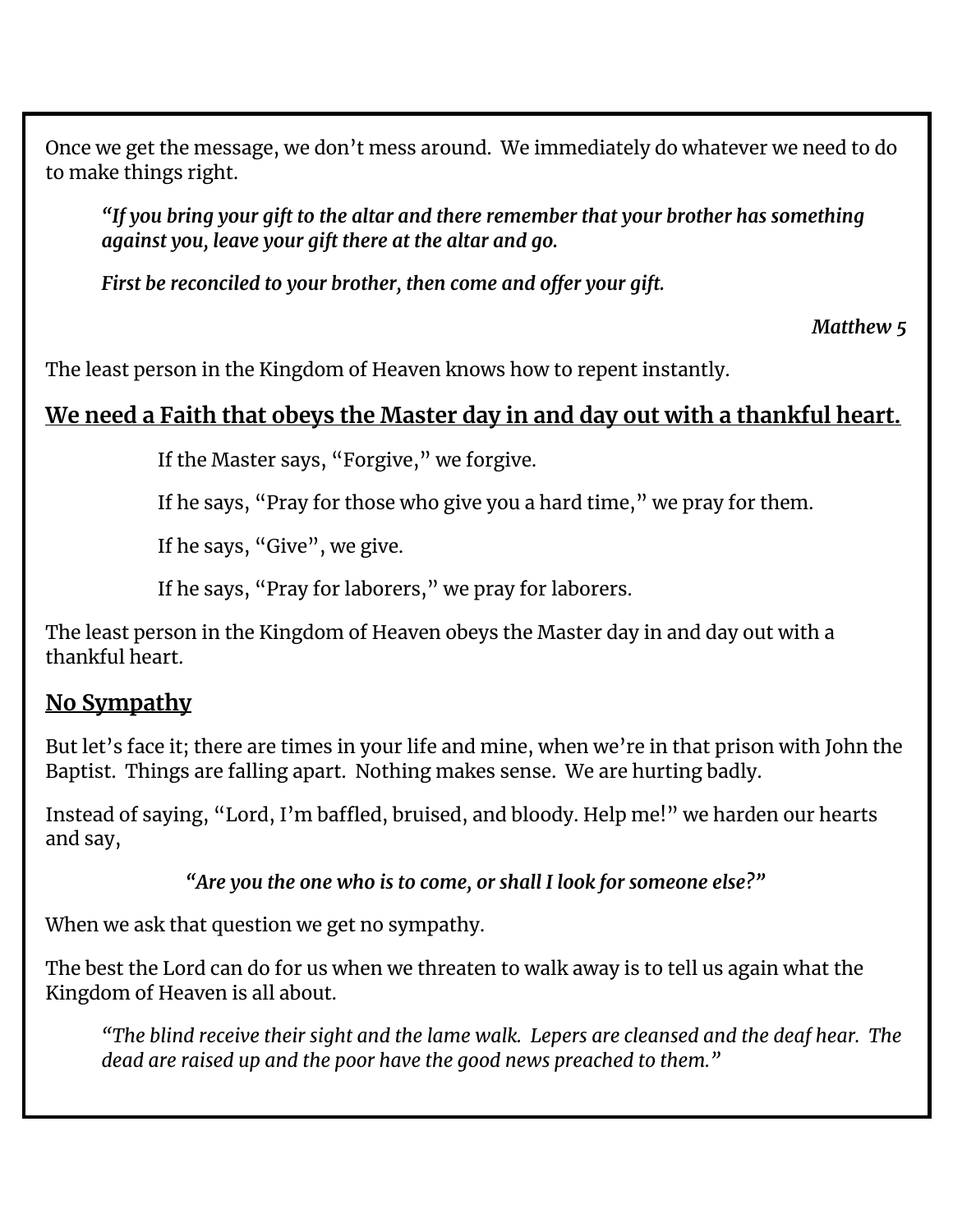No, Jesus didn't heal all the blind in Israel. He didn't get rid of all leprosy, or raise all the dead. Jesus went among the hurting masses and gave them signs of the coming kingdom.

He's still doing it out there among the forgotten ones.

**Blessed are the poor in spirit, for theirs is the Kingdom of Heaven.**

**Blessed are those who mourn, for they shall be comforted.**

**Blessed are the meek, for they shall inherit the earth.**

#### **Matthew 5**

Jesus gave us the parable of The Rich Man and Lazarus. Lazarus the beggar lies at the Rich Man's gate, ignored by all but the dogs who lick his sores. The Rich Man averts his eyes as he passes Lazarus on his way to the Temple to do his religious duties. No one cares about Lazarus.

Where is Jesus in this parable? He's standing unseen by Lazarus the beggar. Then Lazarus dies and is lifted to Paradise.

Wait a minute! How can Lazarus be in Paradise? He never prayed the "sinner's prayer." He never got saved!

At this moment the Spirit of the Lord Jesus is with a billion Lazaruses all over the earth--- in refugee camps, war zones, city streets and alleys, nursing homes----wherever humans are left to suffer and are forgotten.

When our faith begins to falter, what we need to do is follow Jesus out there among the forgotten ones who are right under our noses. People we know who are falling through the cracks.

That's where Jesus is.

That's where we'll find him again.

The minute we reach out to one forgotten soul, allowing the kindness of God to actually flow through us, our faith will awaken. We will begin again to see the glory of God.

Faith in Jesus is not that warm fuzzy feeling that comes over us when we get "religious". That kind of faith evaporates as soon as the storm comes.